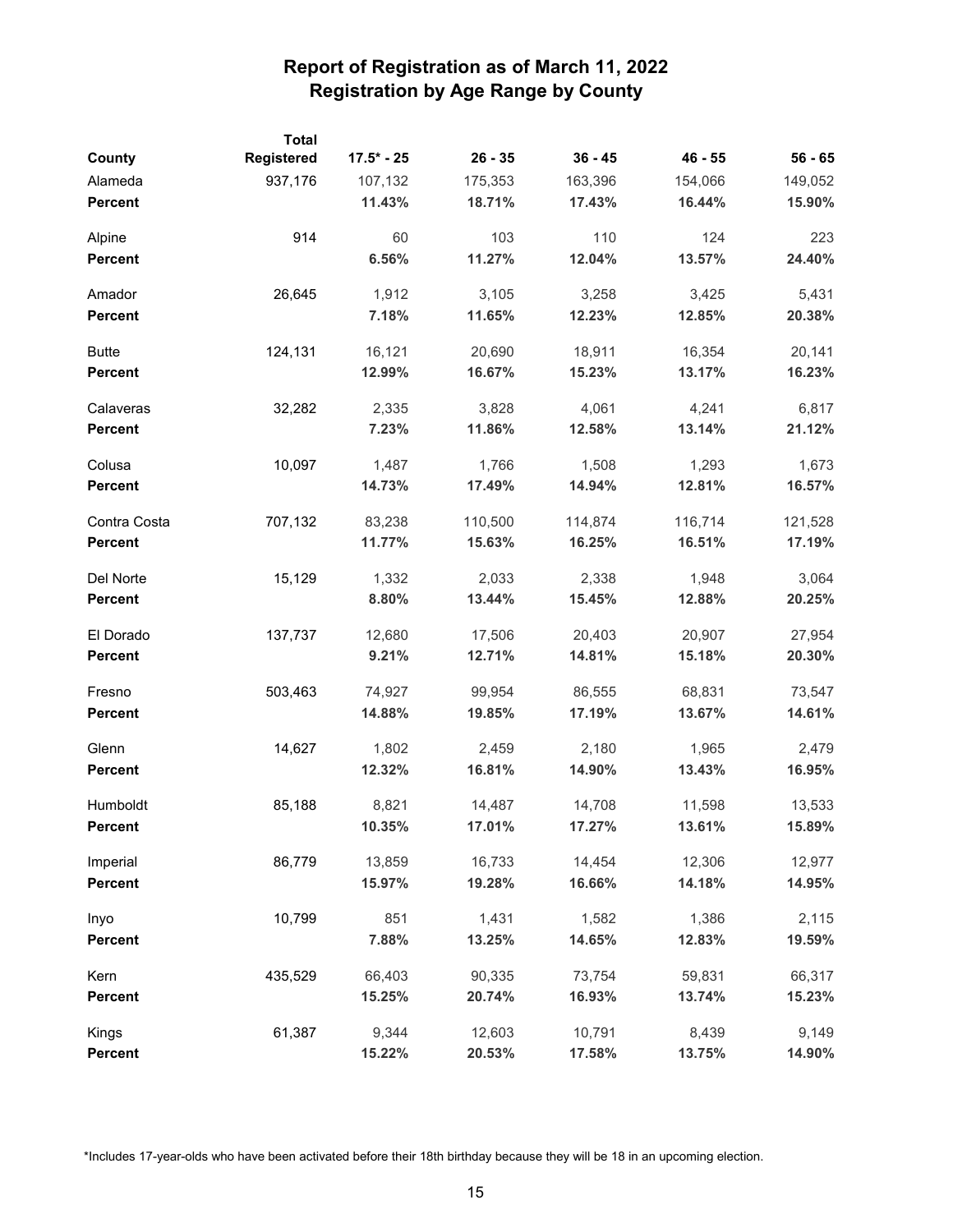| County         | 66+     |
|----------------|---------|
| Alameda        | 188,177 |
| <b>Percent</b> | 20.08%  |
| Alpine         | 294     |
| <b>Percent</b> | 32.17%  |
| Amador         | 9,514   |
| <b>Percent</b> | 35.71%  |
| Butte          | 31,914  |
| <b>Percent</b> | 25.71%  |
| Calaveras      | 11,000  |
| <b>Percent</b> | 34.07%  |
| Colusa         | 2,370   |
| Percent        | 23.47%  |
| Contra Costa   | 160,278 |
| Percent        | 22.67%  |
| Del Norte      | 4,414   |
| <b>Percent</b> | 29.18%  |
| El Dorado      | 38,287  |
| <b>Percent</b> | 27.80%  |
| Fresno         | 99,649  |
| <b>Percent</b> | 19.79%  |
| Glenn          | 3,742   |
| Percent        | 25.58%  |
| Humboldt       | 22,041  |
| Percent        | 25.87%  |
| Imperial       | 16,450  |
| <b>Percent</b> | 18.96%  |
| Inyo           | 3,434   |
| <b>Percent</b> | 31.80%  |
| Kern           | 78,889  |
| Percent        | 18.11%  |
| Kings          | 11,061  |
| Percent        | 18.02%  |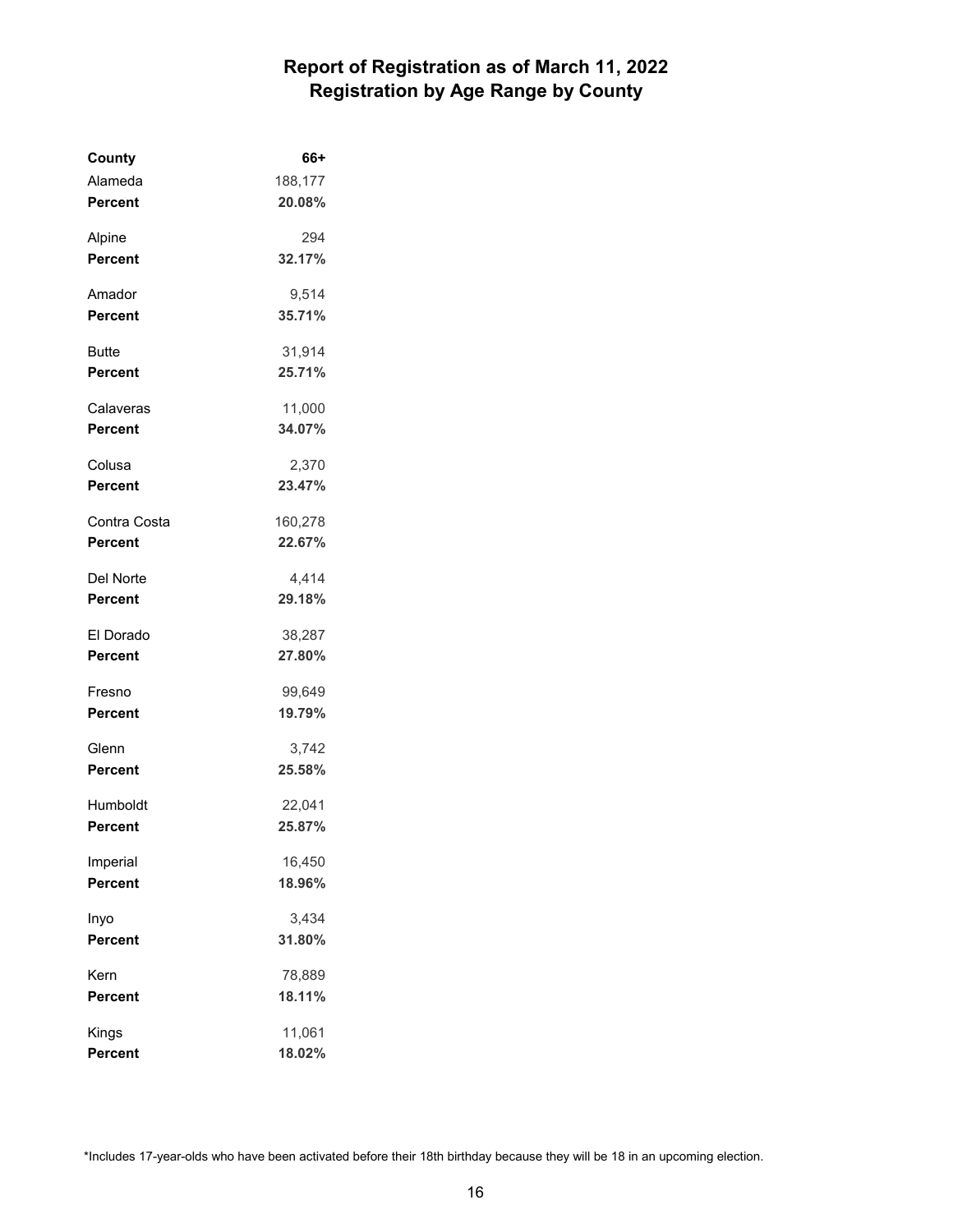|                | <b>Total</b> |              |           |           |           |           |
|----------------|--------------|--------------|-----------|-----------|-----------|-----------|
| County         | Registered   | $17.5* - 25$ | $26 - 35$ | $36 - 45$ | $46 - 55$ | $56 - 65$ |
| Lake           | 37,422       | 3,158        | 4,992     | 5,029     | 5,057     | 7,498     |
| <b>Percent</b> |              | 8.44%        | 13.34%    | 13.44%    | 13.51%    | 20.04%    |
| Lassen         | 15,369       | 1,342        | 2,502     | 2,256     | 2,269     | 2,882     |
| <b>Percent</b> |              | 8.73%        | 16.28%    | 14.68%    | 14.76%    | 18.75%    |
| Los Angeles    | 5,689,482    | 725,110      | 1,183,203 | 947,075   | 848,195   | 873,690   |
| <b>Percent</b> |              | 12.74%       | 20.80%    | 16.65%    | 14.91%    | 15.36%    |
| Madera         | 71,274       | 11,035       | 12,281    | 10,710    | 9,293     | 11,330    |
| <b>Percent</b> |              | 15.48%       | 17.23%    | 15.03%    | 13.04%    | 15.90%    |
| Marin          | 172,014      | 16,224       | 18,320    | 23,166    | 29,942    | 31,994    |
| <b>Percent</b> |              | 9.43%        | 10.65%    | 13.47%    | 17.41%    | 18.60%    |
| Mariposa       | 11,838       | 817          | 1,452     | 1,505     | 1,470     | 2,610     |
| <b>Percent</b> |              | 6.90%        | 12.27%    | 12.71%    | 12.42%    | 22.05%    |
| Mendocino      | 54,100       | 4,677        | 7,271     | 8,154     | 7,316     | 9,237     |
| <b>Percent</b> |              | 8.65%        | 13.44%    | 15.07%    | 13.52%    | 17.07%    |
| Merced         | 123,604      | 21,920       | 24,874    | 19,769    | 16,641    | 18,063    |
| <b>Percent</b> |              | 17.73%       | 20.12%    | 15.99%    | 13.46%    | 14.61%    |
| Modoc          | 5,274        | 341          | 645       | 639       | 652       | 1,085     |
| <b>Percent</b> |              | 6.47%        | 12.23%    | 12.12%    | 12.36%    | 20.57%    |
| Mono           | 7,893        | 645          | 1,403     | 1,297     | 1,135     | 1,570     |
| <b>Percent</b> |              | 8.17%        | 17.78%    | 16.43%    | 14.38%    | 19.89%    |
| Monterey       | 210,476      | 30,384       | 37,973    | 31,297    | 27,943    | 33,819    |
| <b>Percent</b> |              | 14.44%       | 18.04%    | 14.87%    | 13.28%    | 16.07%    |
| Napa           | 84,332       | 9,506        | 12,529    | 12,196    | 12,173    | 14,656    |
| Percent        |              | 11.27%       | 14.86%    | 14.46%    | 14.43%    | 17.38%    |
| Nevada         | 74,856       | 5,386        | 9,215     | 11,256    | 9,871     | 14,038    |
| <b>Percent</b> |              | 7.20%        | 12.31%    | 15.04%    | 13.19%    | 18.75%    |
| Orange         | 1,802,889    | 243,582      | 313,589   | 265,858   | 282,809   | 304,704   |
| <b>Percent</b> |              | 13.51%       | 17.39%    | 14.75%    | 15.69%    | 16.90%    |
| Placer         | 274,994      | 29,515       | 36,910    | 45,036    | 44,328    | 47,197    |
| <b>Percent</b> |              | 10.73%       | 13.42%    | 16.38%    | 16.12%    | 17.16%    |
| Plumas         | 13,972       | 1,034        | 1,598     | 1,675     | 1,576     | 2,870     |
| <b>Percent</b> |              | 7.40%        | 11.44%    | 11.99%    | 11.28%    | 20.54%    |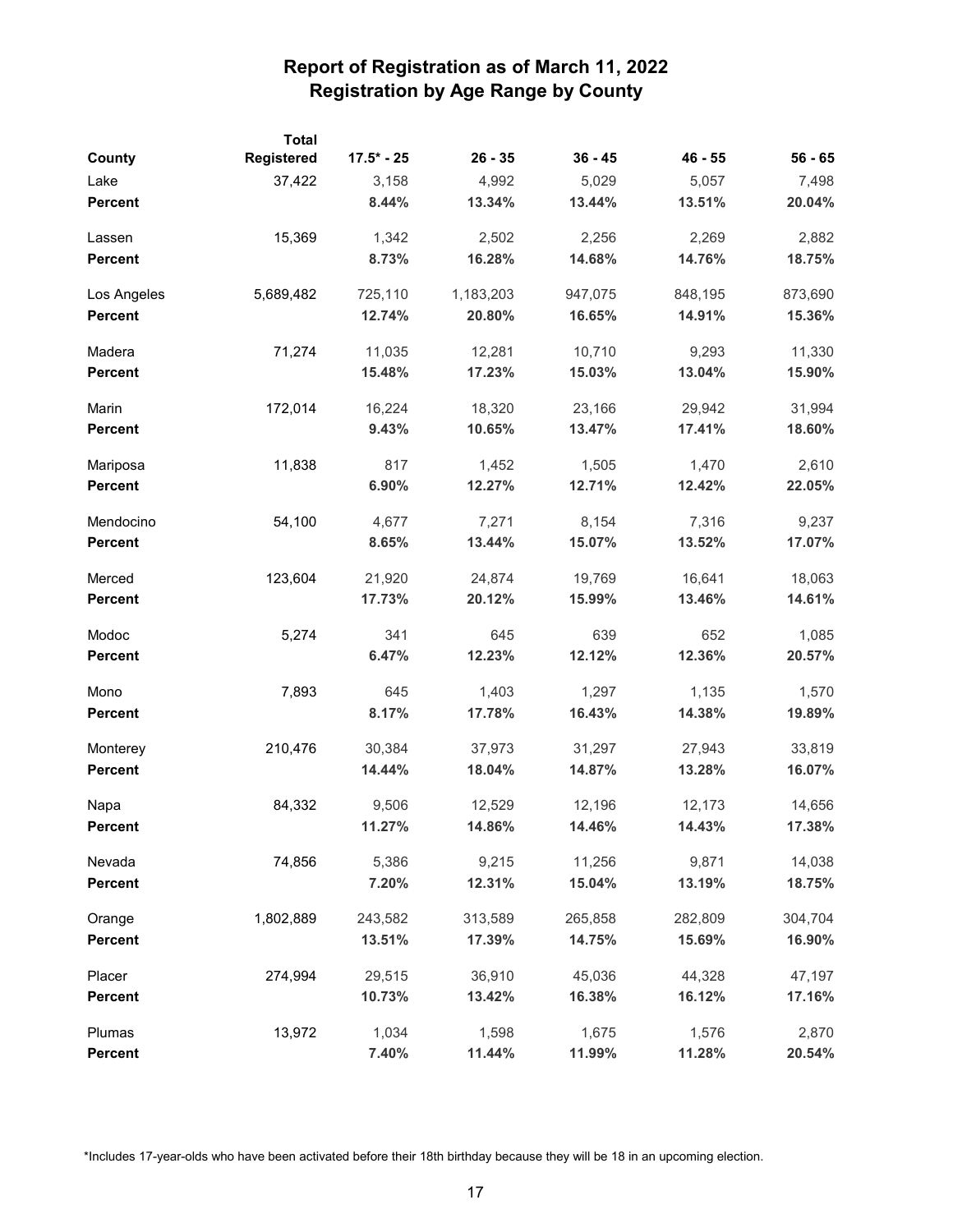| County         | 66+       |
|----------------|-----------|
| Lake           | 11,688    |
| <b>Percent</b> | 31.23%    |
| Lassen         | 4,118     |
| <b>Percent</b> | 26.79%    |
| Los Angeles    | 1,112,209 |
| <b>Percent</b> | 19.55%    |
| Madera         | 16,625    |
| <b>Percent</b> | 23.33%    |
| Marin          | 52,368    |
| Percent        | 30.44%    |
| Mariposa       | 3.984     |
| <b>Percent</b> | 33.65%    |
| Mendocino      | 17,445    |
| Percent        | 32.25%    |
| Merced         | 22,337    |
| <b>Percent</b> | 18.07%    |
| Modoc          | 1,912     |
| <b>Percent</b> | 36.25%    |
| Mono           | 1,843     |
| Percent        | 23.35%    |
| Monterey       | 49,060    |
| <b>Percent</b> | 23.31%    |
| Napa           | 23,272    |
| Percent        | 27.60%    |
| Nevada         | 25,090    |
| Percent        | 33.52%    |
| Orange         | 392,347   |
| <b>Percent</b> | 21.76%    |
| Placer         | 72,008    |
| Percent        | 26.19%    |
| Plumas         | 5,219     |
| <b>Percent</b> | 37.35%    |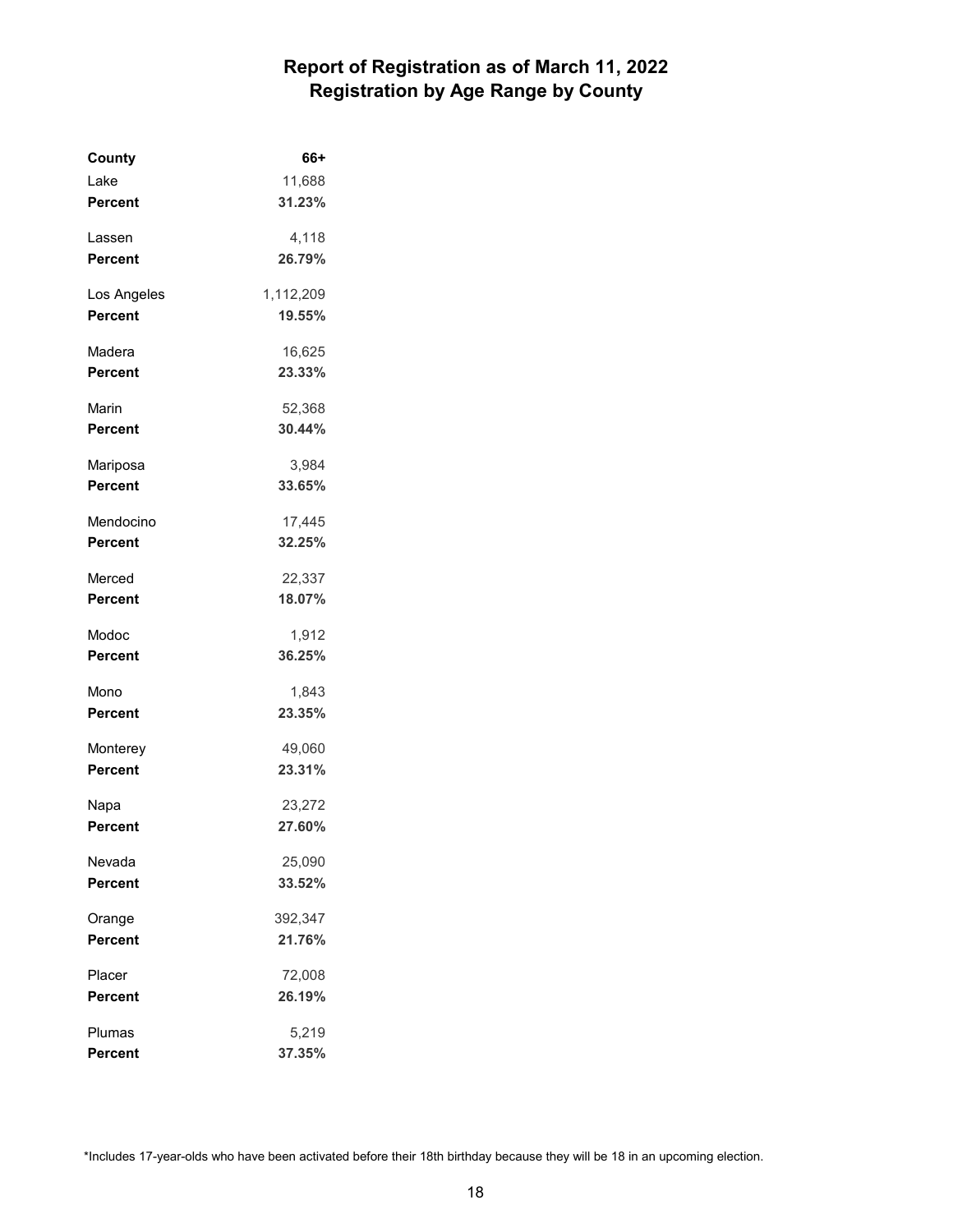| County          | <b>Total</b><br>Registered | $17.5* - 25$ | $26 - 35$ | $36 - 45$ | $46 - 55$ | $56 - 65$ |
|-----------------|----------------------------|--------------|-----------|-----------|-----------|-----------|
| Riverside       | 1,296,037                  | 189,249      | 231,398   | 205,361   | 191,179   | 208,979   |
| <b>Percent</b>  |                            | 14.60%       | 17.85%    | 15.85%    | 14.75%    | 16.12%    |
| Sacramento      | 869,693                    | 107,263      | 160,278   | 146,312   | 132,867   | 142,136   |
| <b>Percent</b>  |                            | 12.33%       | 18.43%    | 16.82%    | 15.28%    | 16.34%    |
| San Benito      | 37,205                     | 5,285        | 6,724     | 6,296     | 5,777     | 6,158     |
| <b>Percent</b>  |                            | 14.21%       | 18.07%    | 16.92%    | 15.53%    | 16.55%    |
| San Bernardino  | 1,145,479                  | 172,057      | 235,502   | 187,308   | 167,893   | 180,862   |
| <b>Percent</b>  |                            | 15.02%       | 20.56%    | 16.35%    | 14.66%    | 15.79%    |
| San Diego       | 1,946,936                  | 237,609      | 369,913   | 324,097   | 296,252   | 315,384   |
| <b>Percent</b>  |                            | 12.20%       | 19.00%    | 16.65%    | 15.22%    | 16.20%    |
| San Francisco   | 500,191                    | 44,845       | 118,101   | 89,747    | 76,971    | 69,955    |
| <b>Percent</b>  |                            | 8.97%        | 23.61%    | 17.94%    | 15.39%    | 13.99%    |
| San Joaquin     | 385,123                    | 58,278       | 68,851    | 62,741    | 58,614    | 61,304    |
| <b>Percent</b>  |                            | 15.13%       | 17.88%    | 16.29%    | 15.22%    | 15.92%    |
| San Luis Obispo | 182,708                    | 19,686       | 26,028    | 26,251    | 23,371    | 32,879    |
| <b>Percent</b>  |                            | 10.77%       | 14.25%    | 14.37%    | 12.79%    | 18.00%    |
| San Mateo       | 433,424                    | 47,071       | 69,870    | 69,836    | 71,384    | 73,758    |
| <b>Percent</b>  |                            | 10.86%       | 16.12%    | 16.11%    | 16.47%    | 17.02%    |
| Santa Barbara   | 234,376                    | 34,084       | 40,415    | 31,974    | 29,807    | 38,746    |
| <b>Percent</b>  |                            | 14.54%       | 17.24%    | 13.64%    | 12.72%    | 16.53%    |
| Santa Clara     | 999,033                    | 130,926      | 164,851   | 150,993   | 175,366   | 172,144   |
| Percent         |                            | 13.11%       | 16.50%    | 15.11%    | 17.55%    | 17.23%    |
| Santa Cruz      | 167,183                    | 19,824       | 27,004    | 24,991    | 24,375    | 28,583    |
| <b>Percent</b>  |                            | 11.86%       | 16.15%    | 14.95%    | 14.58%    | 17.10%    |
| Shasta          | 112,229                    | 10,736       | 16,340    | 16,872    | 15,130    | 20,694    |
| <b>Percent</b>  |                            | 9.57%        | 14.56%    | 15.03%    | 13.48%    | 18.44%    |
| Sierra          | 2,247                      | 118          | 218       | 316       | 301       | 473       |
| <b>Percent</b>  |                            | 5.25%        | 9.70%     | 14.06%    | 13.40%    | 21.05%    |
| Siskiyou        | 29,019                     | 2,129        | 3,392     | 3,887     | 3,682     | 5,682     |
| <b>Percent</b>  |                            | 7.34%        | 11.69%    | 13.39%    | 12.69%    | 19.58%    |
| Solano          | 261,671                    | 29,205       | 44,071    | 42,362    | 38,720    | 46,586    |
| <b>Percent</b>  |                            | 11.16%       | 16.84%    | 16.19%    | 14.80%    | 17.80%    |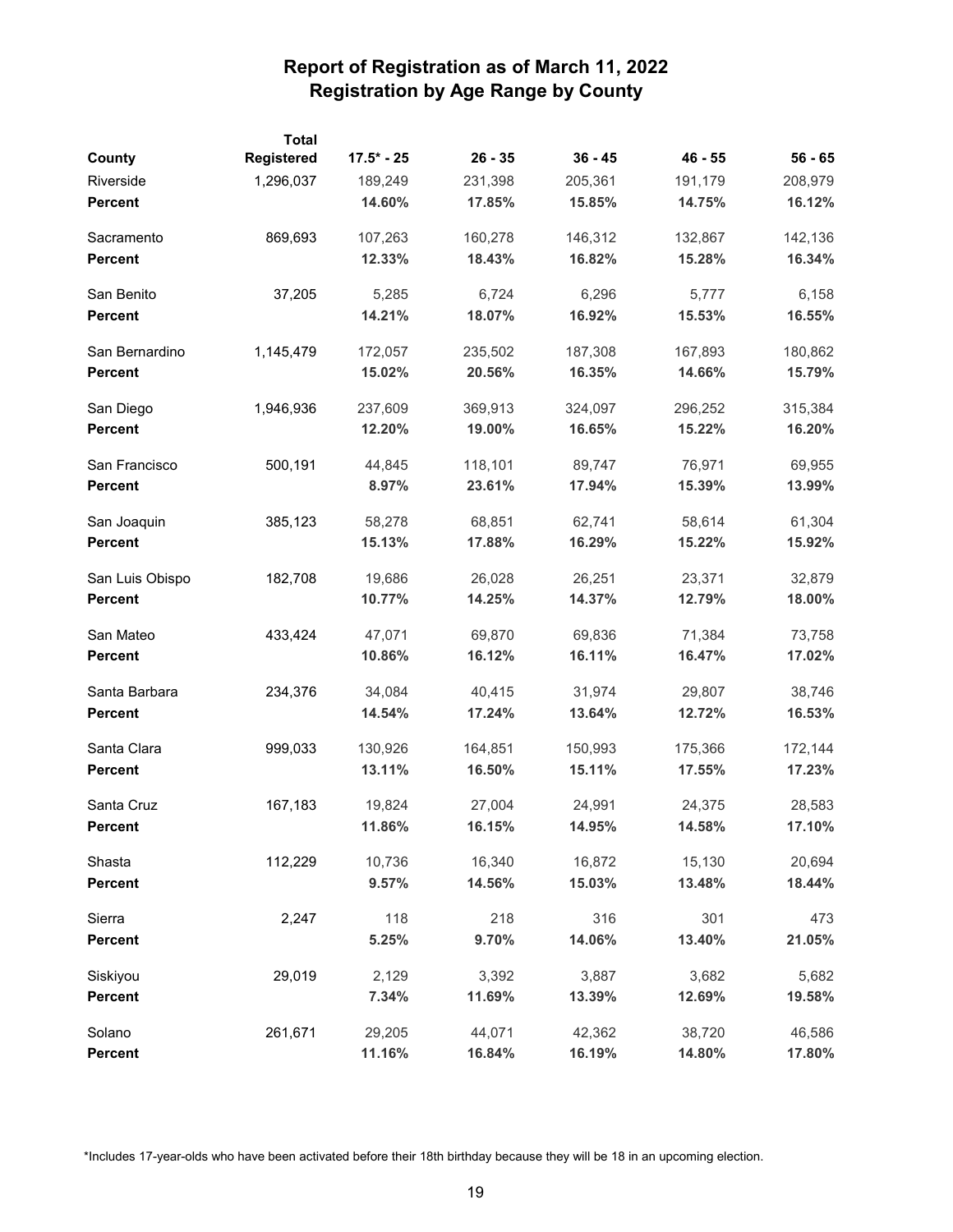| County          | 66+     |
|-----------------|---------|
| Riverside       | 269,871 |
| Percent         | 20.82%  |
| Sacramento      | 180,837 |
| Percent         | 20.79%  |
| San Benito      | 6,965   |
| Percent         | 18.72%  |
| San Bernardino  | 201,857 |
| Percent         | 17.62%  |
| San Diego       | 403,681 |
| Percent         | 20.73%  |
| San Francisco   | 100,572 |
| Percent         | 20.11%  |
| San Joaquin     | 75,335  |
| Percent         | 19.56%  |
| San Luis Obispo | 54,493  |
| Percent         | 29.83%  |
| San Mateo       | 101,505 |
| Percent         | 23.42%  |
| Santa Barbara   | 59,350  |
| Percent         | 25.32%  |
| Santa Clara     | 204,753 |
| Percent         | 20.50%  |
| Santa Cruz      | 42,406  |
| Percent         | 25.37%  |
| Shasta          | 32,457  |
| Percent         | 28.92%  |
| Sierra          | 821     |
| Percent         | 36.54%  |
| Siskiyou        | 10,247  |
| Percent         | 35.31%  |
| Solano          | 60,727  |
| Percent         | 23.21%  |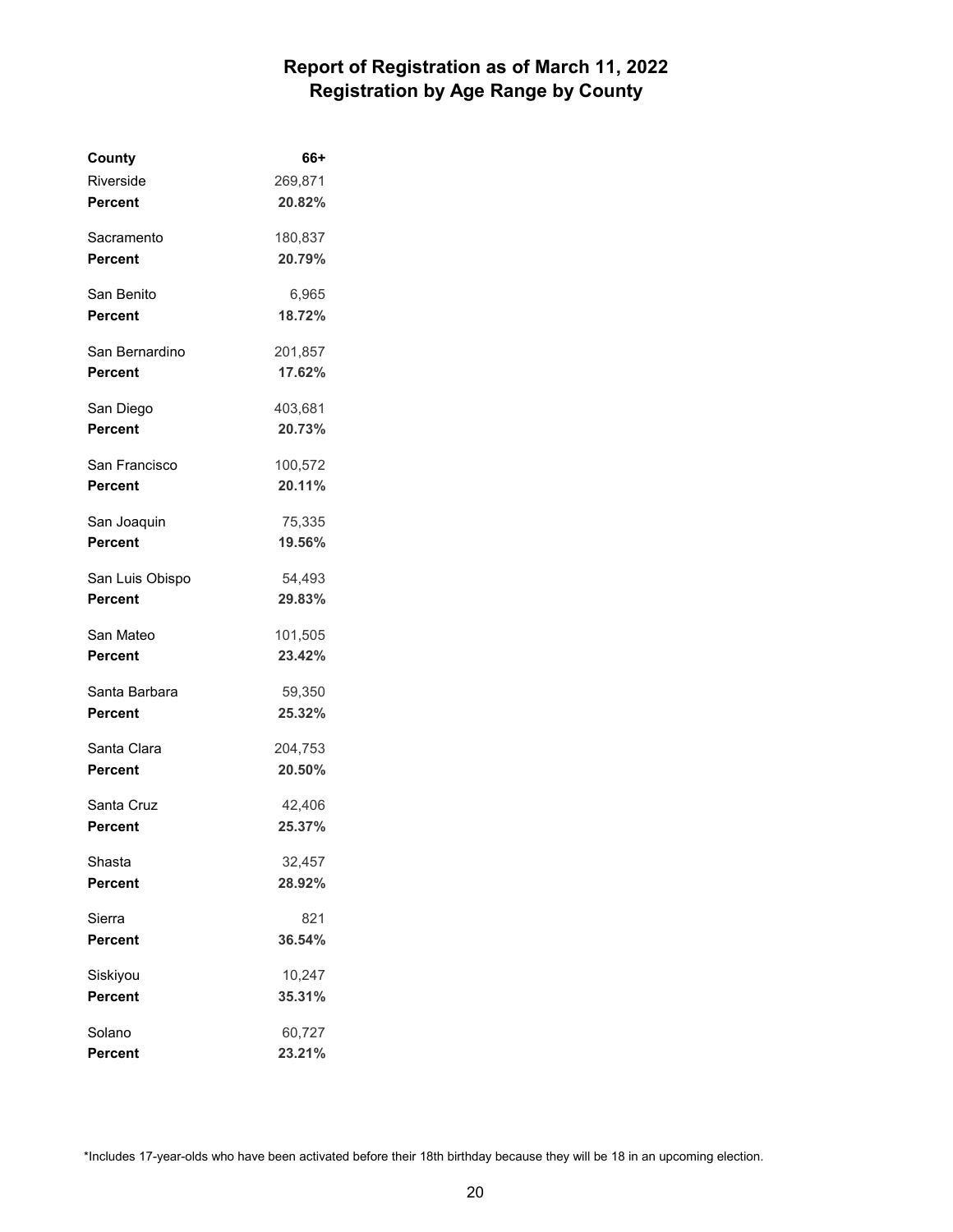|                    | <b>Total</b> |              |           |           |           |           |
|--------------------|--------------|--------------|-----------|-----------|-----------|-----------|
| County             | Registered   | $17.5* - 25$ | $26 - 35$ | $36 - 45$ | $46 - 55$ | $56 - 65$ |
| Sonoma             | 303,083      | 31,663       | 43,936    | 44,090    | 41,778    | 54,360    |
| <b>Percent</b>     |              | 10.45%       | 14.50%    | 14.55%    | 13.78%    | 17.94%    |
| Stanislaus         | 283,545      | 41,115       | 54,052    | 46,555    | 41,108    | 44,558    |
| Percent            |              | 14.50%       | 19.06%    | 16.42%    | 14.50%    | 15.71%    |
| Sutter             | 52,436       | 6,672        | 9,122     | 8,324     | 7,790     | 8,735     |
| <b>Percent</b>     |              | 12.72%       | 17.40%    | 15.87%    | 14.86%    | 16.66%    |
| Tehama             | 37,734       | 3,888        | 5,707     | 5,387     | 5,060     | 7,143     |
| <b>Percent</b>     |              | 10.30%       | 15.12%    | 14.28%    | 13.41%    | 18.93%    |
| Trinity            | 7,426        | 418          | 874       | 1,076     | 981       | 1,443     |
| <b>Percent</b>     |              | 5.63%        | 11.77%    | 14.49%    | 13.21%    | 19.43%    |
| Tulare             | 207,075      | 35,824       | 42,135    | 34,599    | 27,538    | 29,068    |
| <b>Percent</b>     |              | 17.30%       | 20.35%    | 16.71%    | 13.30%    | 14.04%    |
| Tuolumne           | 34,957       | 2,527        | 4,313     | 4,531     | 4,214     | 6,991     |
| <b>Percent</b>     |              | 7.23%        | 12.34%    | 12.96%    | 12.05%    | 20.00%    |
| Ventura            | 509,107      | 67,047       | 83,381    | 74,325    | 76,898    | 90,489    |
| <b>Percent</b>     |              | 13.17%       | 16.38%    | 14.60%    | 15.10%    | 17.77%    |
| Yolo               | 120,311      | 18,413       | 21,885    | 19,288    | 17,246    | 18,523    |
| <b>Percent</b>     |              | 15.30%       | 18.19%    | 16.03%    | 14.33%    | 15.40%    |
| Yuba               | 41,122       | 5,002        | 7,835     | 7,289     | 5,923     | 6,895     |
| <b>Percent</b>     |              | 12.16%       | 19.05%    | 17.73%    | 14.40%    | 16.77%    |
| <b>State Total</b> | 22,038,154   | 2,827,914    | 4,097,839 | 3,554,609 | 3,324,323 | 3,565,771 |
| <b>Percent</b>     |              | 12.83%       | 18.59%    | 16.13%    | 15.08%    | 16.18%    |